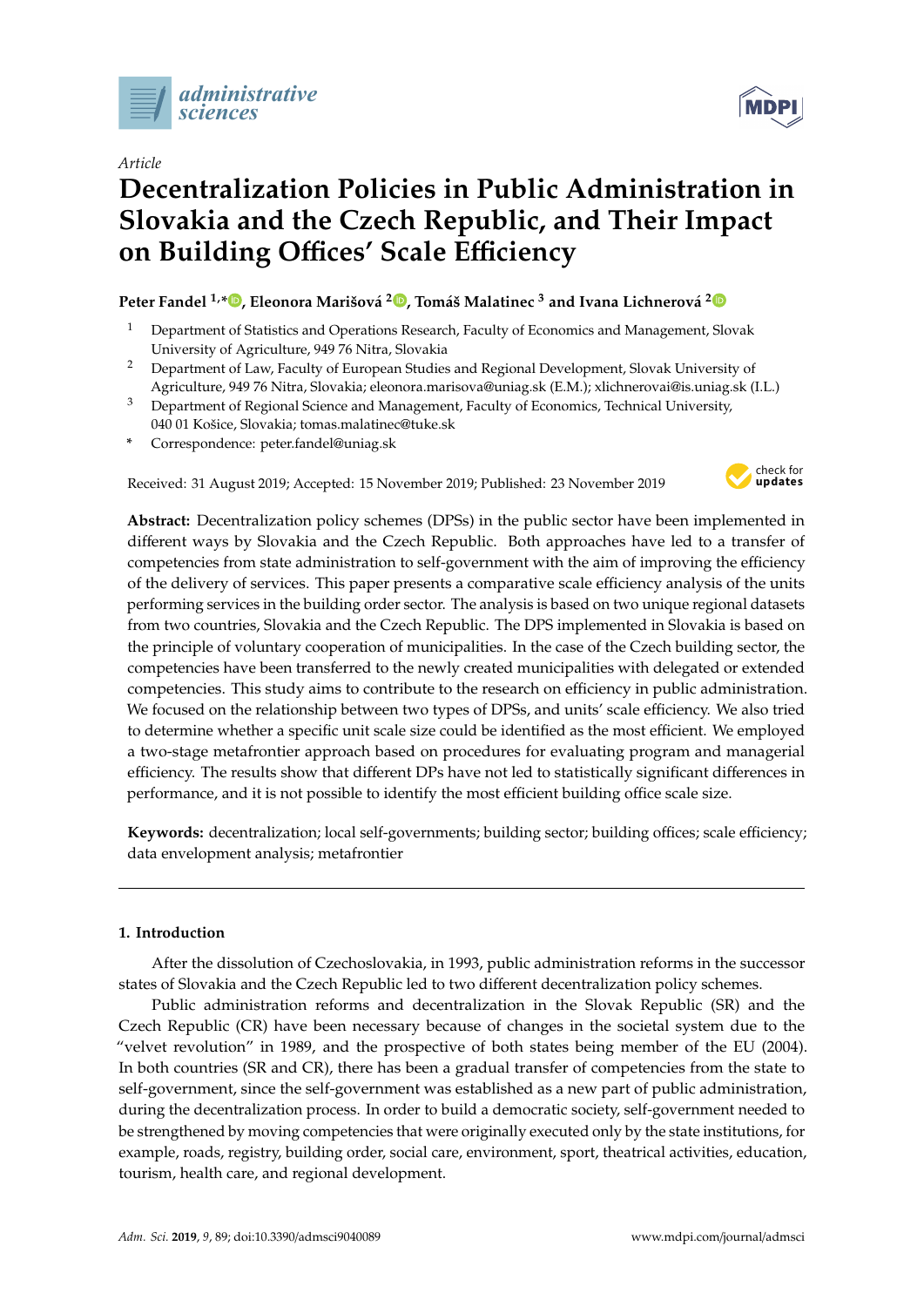Many European states (especially Sweden, Denmark, the United Kingdom of Great Britain, and Northern Ireland), as well as Australia and New Zealand, have undergone territorial reforms [\(Laamanen and Haveri](#page-13-0) [2003\)](#page-13-0), where central governments have transferred many competencies to municipalities, especially in economy, land-use planning, construction, education, culture, health care, registry office, and others (Nižňanský [and Hamalov](#page-13-1)á [2014\)](#page-13-1). Similarly, decentralization of public administration, as an indicator of a modern state (Nižňanský [and Hamalov](#page-13-1)á [2014\)](#page-13-1) and in support of public interests of citizens belonging to territorial units, are in progress in Slovakia and the Czech Republic [\(Meneguzzo et al.](#page-13-2) [2010\)](#page-13-2).

One author [\(Collins](#page-12-0) [1997\)](#page-12-0) has assessed public administration reform as follows: "The efforts of Central and Eastern European countries to become members of the European Union are another motives to address seriously public administration reform, as effective government is one of the conditions for membership set by the EU itself. However, rebuilding the public administration and redefining its role in society has proved to be an extremely difficult task in these states".

The focus of this study is the sector of building order competencies (building permissions, zoning plans and occupancy permit decisions) that were transferred from the state institutions to self-government bodies of municipalities. One of the reason of our focus on these competencies is the totally different legislation relating to services provided in the building order sector in both states (in the Slovak Republic, the still valid Act on building order No. 50/1976 Coll., as amended, and, in the CR, a new Act No. 183/2006 Coll. on building order, as amended).

The Czech Building Act established the categorization of municipalities by adopting Act No. 314/2002 Coll. on designation of municipalities with delegated competencies and designation of municipalities with extended competencies, where municipal offices performing building competencies are strictly listed in the act. Such legislation is missing in the Slovak legislation, as the amendment of Act No. 50/1976 Coll. defines all the municipalities as building authorities and it also states that "the building competence is transferred competence from the state authorities".

Given that the especially small municipalities in the Slovak Republic have failed to provide services in the building order sector, they began to use the regulation of amendments to the Act on Municipal Establishment No. 453/2001Coll. to conclude contracts among themselves for the purpose of implementing the issuance of building, occupancy permits, and zoning decisions, and therefore started to create joint building offices.

According to the [\(Ministry of Interior SR](#page-13-3) [2018\)](#page-13-3), there are 189 joint building offices in Slovakia, and the Slovak Republic currently comprises 2927 municipalities (Bačík [2019\)](#page-12-1).

Financial support by the Slovak state budget relating to the transferred competences to municipalities is regulated by § 6 par. 2 of Act No. 523/2004 Coll. on budgetary rules of public administration, however, these financial resources are not sufficient, which has led municipalities, at the level of the building competencies, to merge into joint building offices serving numerous municipalities (BON).

The joint building offices in Slovakia have been established by incidental contracts, concluded among municipalities, and no precise legislation stipulates the seats of BON, as in the case of registry offices. Their number and seats are determined by Act No. 154/1994 Coll. on registers, as amended. On the basis of our research, and also the opinion of [\(Hamalov](#page-12-2)á and Papánková [2005;](#page-12-2) Cerněnko et al. [2017\)](#page-12-3), one of the solutions would be, similar to the case of competencies at the register offices, provision of the transferred building competencies by municipal offices stated by special legislation. Similarly, the statutory list of territorial districts of municipal offices could, in our view, solve the uncoordinated establishment of joint building offices.

The transfer of competencies in Slovakia has been carried out in municipalities, and also in self-governing regions. Creating the latter level of self-government required two basic perspectives, a professional perspective and a political perspective. Both influence each other, resulting in extensive discussions containing contradictory arguments [\(Klimovsk](#page-13-4)ý [2006\)](#page-13-4). The implemented transfer of competencies is not fully supported by state financing, and this explains why the topic of the efficient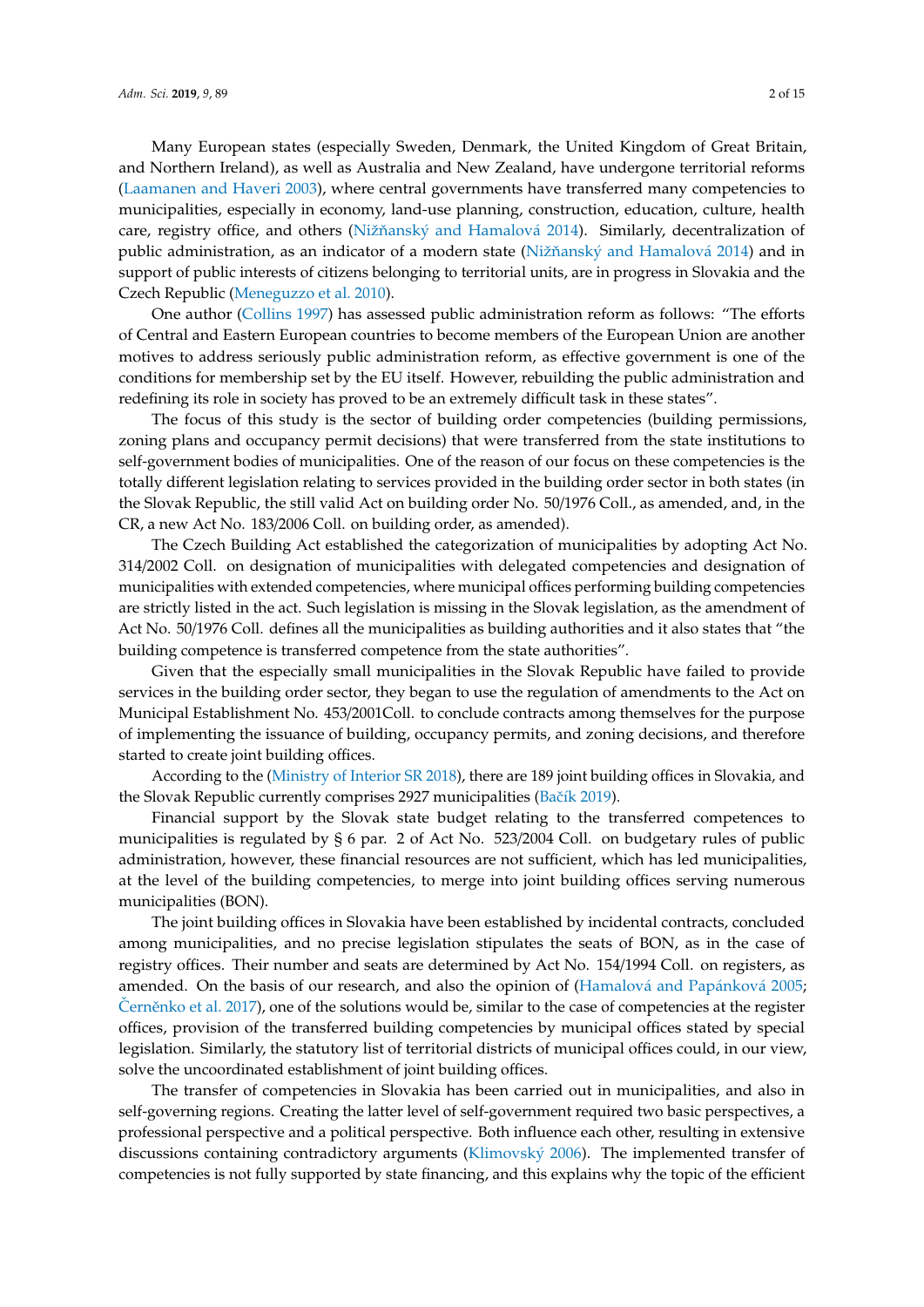performance of transferred competencies is still interesting to policy makers and academics. Currently, the challenge of finding the most appropriate administrative unit for the performance of public services is valid.

The objective of reforms, in both countries, has been to make public administration more effective, and reforms have been based on the transfer of competencies from local state authorities to regional and local self-governments. Public administration reform should also lead to financial sustainability. At the time of the dissolution of Czechoslovakia, public administration in both countries was regulated by identical legal acts (Act No. 369/1990 Coll. on local self-governments and Act No. 472/1990 Coll. on organization of local state administration). Although both countries had implemented the basis of local government (the lowest self-government unit is the municipality) into their system of administration, it still happened under the conditions of a common federal state, and they could not activate their regional self-governing level even a few years after gaining independence. Paradoxically, the constitution of both republics envisaged the establishment of a regional self-government (Art. 64 of the Constitution of the Slovak Republic and Art. 99 of the Constitution of the Czech Republic). However, further development of the political situation in both Slovakia and the Czech Republic caused the second level of self-government to be of marginal interest to individual governments (Vrbinčík [2012\)](#page-14-0).

As in the case of Slovakia, the Czech Republic faced the challenge of creating a regional level of self-government as a sign of a modern and democratic public administration. The existence of regions, i.e., higher territorial self-governing units, was already assumed by the text of the Constitution of the Czech Republic and the Slovak Republic (1992). However, just as in the conditions of Slovakia, the establishment of a regional level of self-government remained only in a declarative form. An important step towards the real creation of self-government, second-level self-government, was the adoption of Constitutional Act No. 347/1997 Coll. on the creation of higher territorial self-governing units, and on the amendment of the Constitutional Act of the Czech National Council No. 1/1993 Coll. The Act entered into force on 1 January 2000 and established self-governing regions as units for the exercise of territorial self-government (Act No. 347/1997 Coll.; Vrbinčík [2012\)](#page-14-0).

The new self-governing regions in the Czech Republic did not automatically abolish the regions from 1960. At present, there is an unsatisfactory legislative situation, where the designation of the region relates to two different types of territorial units. This situation is caused by the impossibility of the immediate abolition of Act No. 36/1960 Coll. on territorial division of the State [\(Ministry of Interior CR](#page-13-5) [2017\)](#page-13-5).

Solving the problems associated with the establishment of regions and their activities in the initial period is usually referred to as the first phase of territorial public administration reform. Currently, two of these problems are conceptually the most significant. The first, and most serious issue, is the financial security of the regions. The current state of affairs allows for the organization of regions and the performance of state administration to be done at a regional level [\(Ministry of Interior CR](#page-13-5) [2017\)](#page-13-5).

In Slovakia, "The Conception of Decentralization and Modernization of Public Administration" was approved for the period from 2000 to 2004, in which more than 300 competencies were planned to be transferred from local and regional state authorities, to regional and local self-governments. The aim of the decentralization was to provide services closer to natural and legal persons. By the adoption of Act No. 416/2001 Coll. on the transfer of certain competencies from the state administration bodies to local and regional self-governments, as amended, all of the local self-governments in Slovakia were suddenly responsible for the performance of additional competencies in 36 fields (Nižňanský [2005\)](#page-13-6). For the small local self-governments, the performance of all of the transferred competencies was not possible, and therefore these local self-governments looked for other options to ensure the performance of competencies required by law. Therefore, local self-governments (municipalities) began to conclude agreements, with the aim to create joint municipality offices in the field of certain competencies. According to ( $\check{Z}$ á[rska et al.](#page-14-1) [2010\)](#page-14-1), "the main aim of associating municipalities into the joint offices is to create geographically larger units of local self-government, which will achieve higher efficiency, effectiveness, and optimization in the exercise of their competencies and providing public services".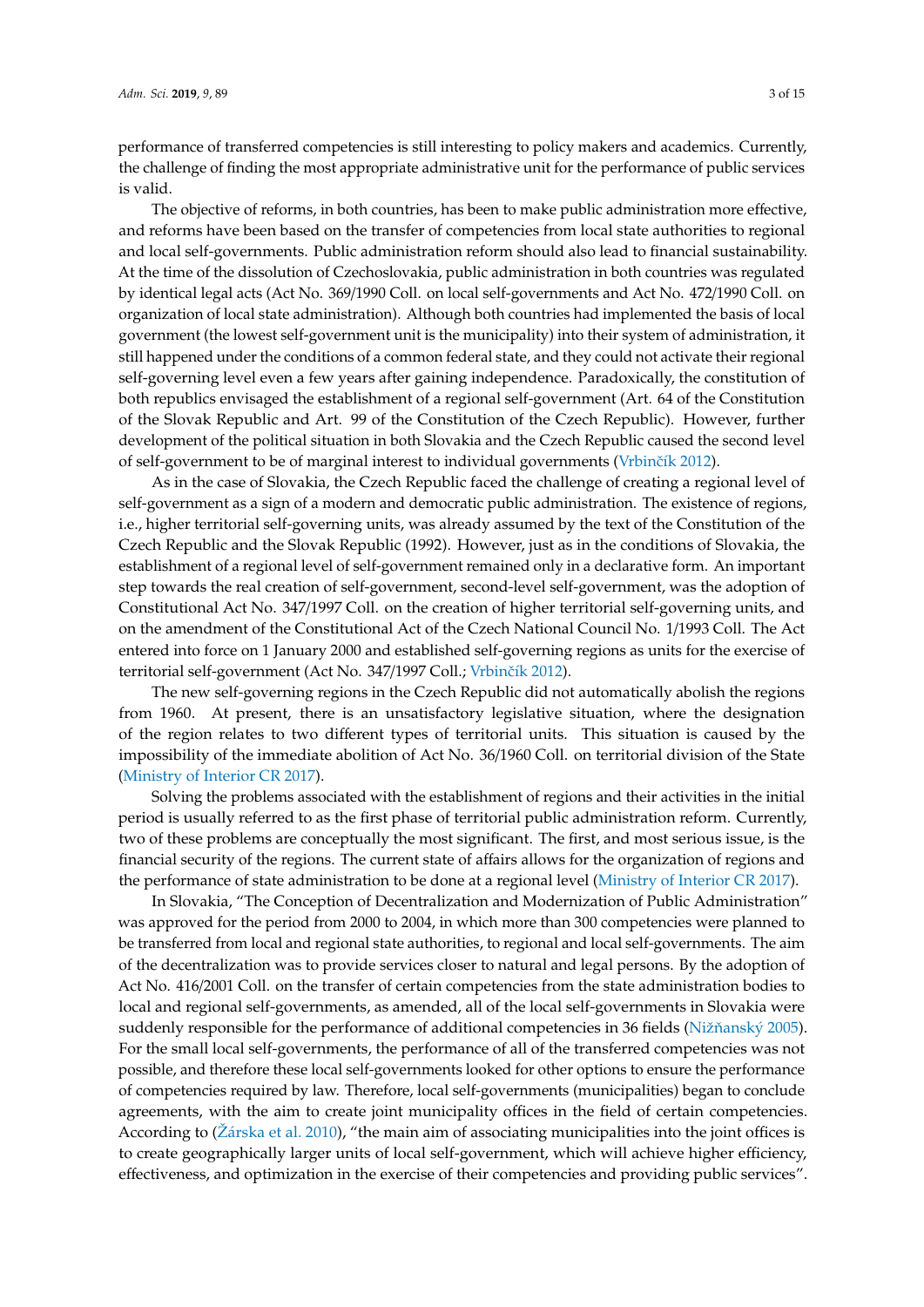Actually, effective Slovak legislation specifies the principle of volunteering in Act No. 369/1990 Coll., as amended, as the voluntary cooperation of municipalities and the equal status of all municipalities regarding the execution of all of their competencies. According to the §20 of the latter act, municipalities can cooperate on the basis of a contract concluded for the purpose of carrying out a specific task or activity. In the field of building order competencies, which is the focus sector of this paper, services are provided by either joint building offices serving numerous municipalities (BON), or building offices serving a single municipality (BOS).

In the Czech Republic, decentralization has been solved in a different way. The powers of the state government institutions have been transferred to self-government by Act No. 313/2002 Coll., amending the act on municipalities. Subsequently, three categories of municipalities have been defined by Act No. 314/2002 Coll. as follows: Municipalities of the first category, ensuring the basic performance of the original competencies; municipalities of second category, which are entrusted with the so-called delegated competencies; and the third category with so-called extended competencies. Competencies in building orders are performed by the offices of municipalities with delegated competencies (BOD) and by the offices of municipalities with extended competencies (BOE). According to the §13 of Czech Building Order, Act No. 183/2006 Sb., as amended, the municipal building offices are as follows:

- a) District office (in case of withdrawal of the building competencies from the municipal office with delegated competencies);
- b) Municipal office with delegated competencies (second category);
- c) Municipal office with so-called extended competencies (third category).

Jurisdiction is according to this act, executed by the above-mentioned building municipality offices, as transferred competencies from the state institutions to the municipalities (self-government)

The focus of this categorization has been to establish a new institute, namely, municipalities with extended competencies. These competencies have to be seen as a new element, especially in view of the former structures, in which Czech municipalities were differentiated into two categories. Moreover, on the one hand, the municipalities with extended powers have taken over the largest volume of competencies from the former district (state) offices in the Czech Republic. On the other hand, some of the municipalities with delegated competencies have lost certain competencies by the mentioned categorization [\(Klimovsk](#page-13-7)ý [2010\)](#page-13-7).

The objective of our study is to examine which decentralization policy has led to better efficiency, and to identify the most efficient building office scale size in Slovakia and the Czech Republic. Our analysis is focused on the comparable competencies in the field of building (construction) order which were transferred from the state administration to the local self-governments.

As for Slovakia, Act No. 416/2001 Coll. on the transfer of certain competencies from the state administration bodies to local and regional self-governments (so-called small competence act), transferred the competencies in the building order sector from the state institutions to the municipalities. Subsequently, according to §20 of Act No. 453/2001 Coll., amending Act 369/1990 Coll. on local self-governments, municipalities started to use the possibility of cooperating with other municipalities, on the basis of a special contract concluded for the purpose of carrying out a specific task or activity in the building order sector. This amendment allowed for merging of the local municipality offices for the performance of building competencies, thereby jointly performing building competencies for numerous municipalities (BON).

The Slovak Republic currently comprises 2927 municipalities (Bačík [2019\)](#page-12-1). According to the cooperation contracts of building orders, there are altogether 490 building offices, of which there are 189 BON and 301 BOS [\(Slovak Ministry of Interior](#page-13-8) [2018\)](#page-13-8). The population of Slovakia is currently around 5,450,421 residents [\(Slovak Statistical O](#page-13-9)ffice [2018\)](#page-13-9).

Regarding the relationship between the local self-government of the Czech Republic and state administration, the categorization of municipalities has caused, among other things, preconditions for the functional modification of some municipal authorities, in which the impacts have been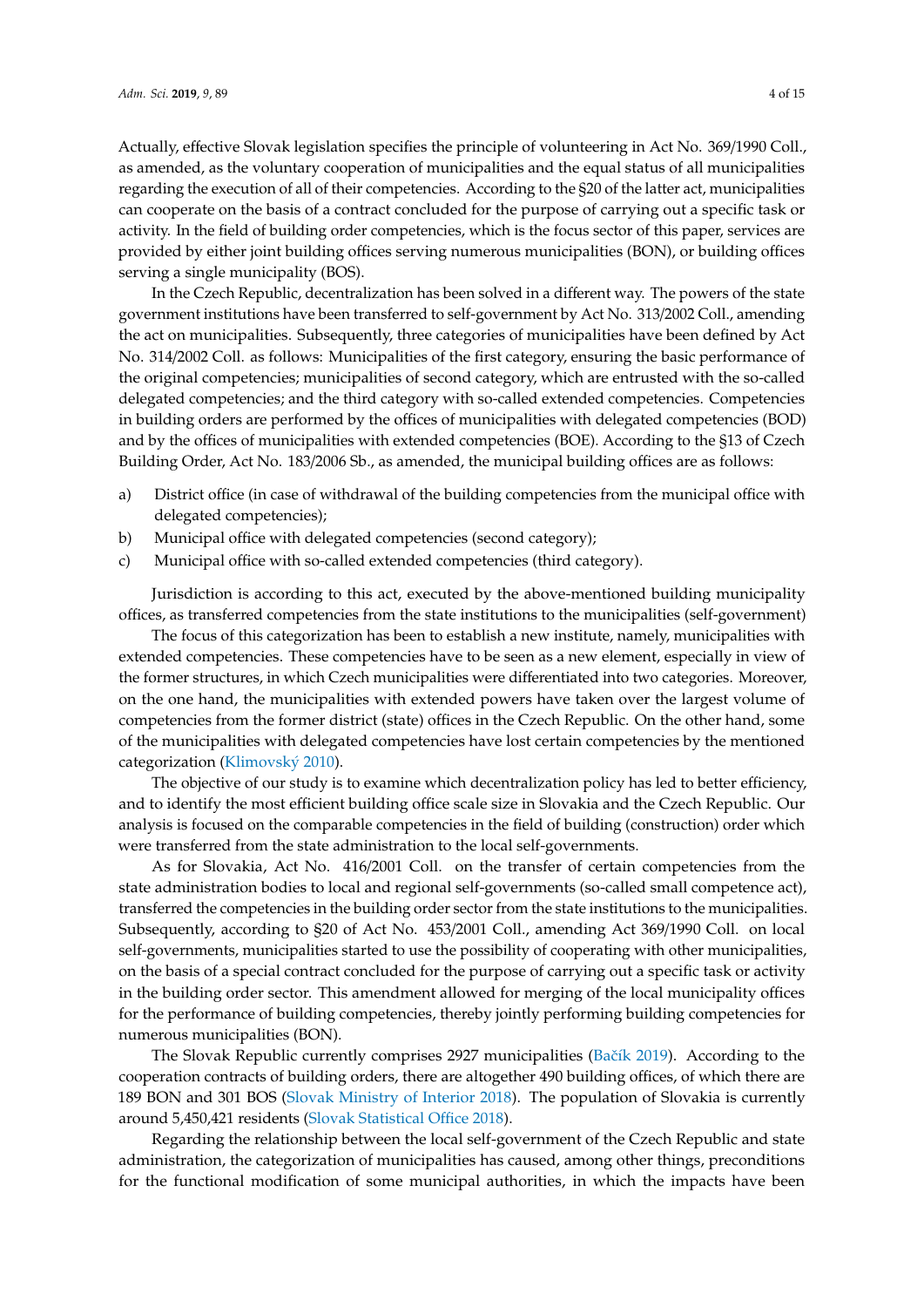different in municipalities of different categories. The local settlement structure comprises many small municipalities, and only a relatively small number of medium and large towns. [\(Klimovsk](#page-13-7)ý [2010\)](#page-13-7).

In the Czech Republic, there are 6258 municipalities [\(Czech Statistical O](#page-12-4)ffice [2017\)](#page-12-4) with a basic range of delegated powers. The competencies in the building order sector are performed by 593 municipal offices, of which 393 have delegated competencies (BOD) and 205 municipalities have extended competencies (BOE) [\(Ministry of Regional Development CR](#page-13-10) [2014\)](#page-13-10), and according to Act No. 183/2006 Coll. on territorial planning and building offices in the §13, the municipal offices with an extended scope are determined as building offices, in reference to Act No. 314/2002 Coll., as amended. The population of the Czech Republic is currently around 10,649,800 residents [\(Czech Statistical O](#page-12-5)ffice [2019\)](#page-12-5).

According to [\(Bryson](#page-12-6) [2008\)](#page-12-6), all of the 6258 municipalities (extant in 2004) execute self-government with the same basic scope of operations the state delegates to them. To more than 380 municipalities (extant in 2004), the state extends an additional delegated authority. The greatest scope of authority is delegated to 205 of these 380 municipalities, which perform state administration for the central government, while also governing themselves within the sphere granted by the constitution and legislation.

Since 2006, public expenditure in the Czech Republic has been implemented by a specific methodology. The Ministry of the Interior has developed a methodology for the calculation of the contribution to the transferred competencies in the Czech Republic, based on the following criteria: size of administrative district and ratio of center unit to administrative district (MICZ 2019). This methodology is annually updated by an appendix of the Act on the State Budget of the Czech Republic (e.g., for 2019—Act No. 336/2018 Coll.). The financial provision of the transferred competencies to municipalities in Slovakia is regulated by §6, paragraph 2 of Act No. 523/2004 Coll., on the budgetary rules of public administration; however, these resources are not sufficient, which leads municipalities to merge into the joint building offices.

There are a large number of studies focusing on the efficiency analysis of public administration units. Numerous studies analyze global municipal efficiency at the level of a country, taking into account all or at least several competencies, activities, and services provided by the municipalities. A review of such studies can be found in (Narbón-Perpiñá [and De Witte](#page-13-11) [2018a,](#page-13-11) [2018b;](#page-13-12) [Afonso and Fernandes](#page-12-7) [2008\)](#page-12-7). Other groups of studies are focusing on the efficiency of a particular public service (see example in [D'Inverno et al.](#page-12-8) [2018\)](#page-12-8). In the existing literature on local government efficiency, a significant number of studies focus on international comparative efficiency analysis, mostly based on aggregate country data [\(Afonso et al.](#page-12-9) [2005\)](#page-12-9). International efficiency comparisons of local public authorities based on individual data are less frequent. As an example, the study by (Grešová [and Fuka](#page-12-10) [2018\)](#page-12-10) analyzed the efficiency of providing public services in the building order sector by local self-governments in the Czech Republic and Slovakia, in terms of a managerial approach.

Decentralized public organizations have many advantages, however, can be inefficient because of the suboptimal organizational size [\(Dixon and Elston](#page-12-11) [2019\)](#page-12-11). A number of studies on the efficiency of providing public services, therefore, ask the following questions: "What is the optimal scale size of a local self-government entity (municipality and jurisdiction) in terms of the residential population served?" and "Are there economies of scale associated with a specific range of sizes of local governments?" Literature reviews published by [\(Holzer](#page-13-13) [2013;](#page-13-13) [Dhimitri](#page-12-12) [2018\)](#page-12-12) and a reforms review by [\(Callanan](#page-12-13) [2011\)](#page-12-13), indicate that there is no direct association between size and efficiency, and there is no optimum size of local authorities. In some studies, empirical findings suggest a U-shaped relationship between the population size and the cost of providing public services [\(Hortas-Rico and R](#page-13-14)íos [2018\)](#page-13-14).

In our study, we combined the three above-mentioned approaches, as follows: We applied an international comparison of efficiency based on the individual municipality non-aggregated data of two countries, analyzing scale efficiency in relation to two different legal policies.

Our objective was to analyze two decentralization policy schemes applied in Slovakia and the Czech Republic, after the dissolution of Czechoslovakia, and determine if they led to statistically significant differences in the scale efficiency of building offices. The secondary objective was to identify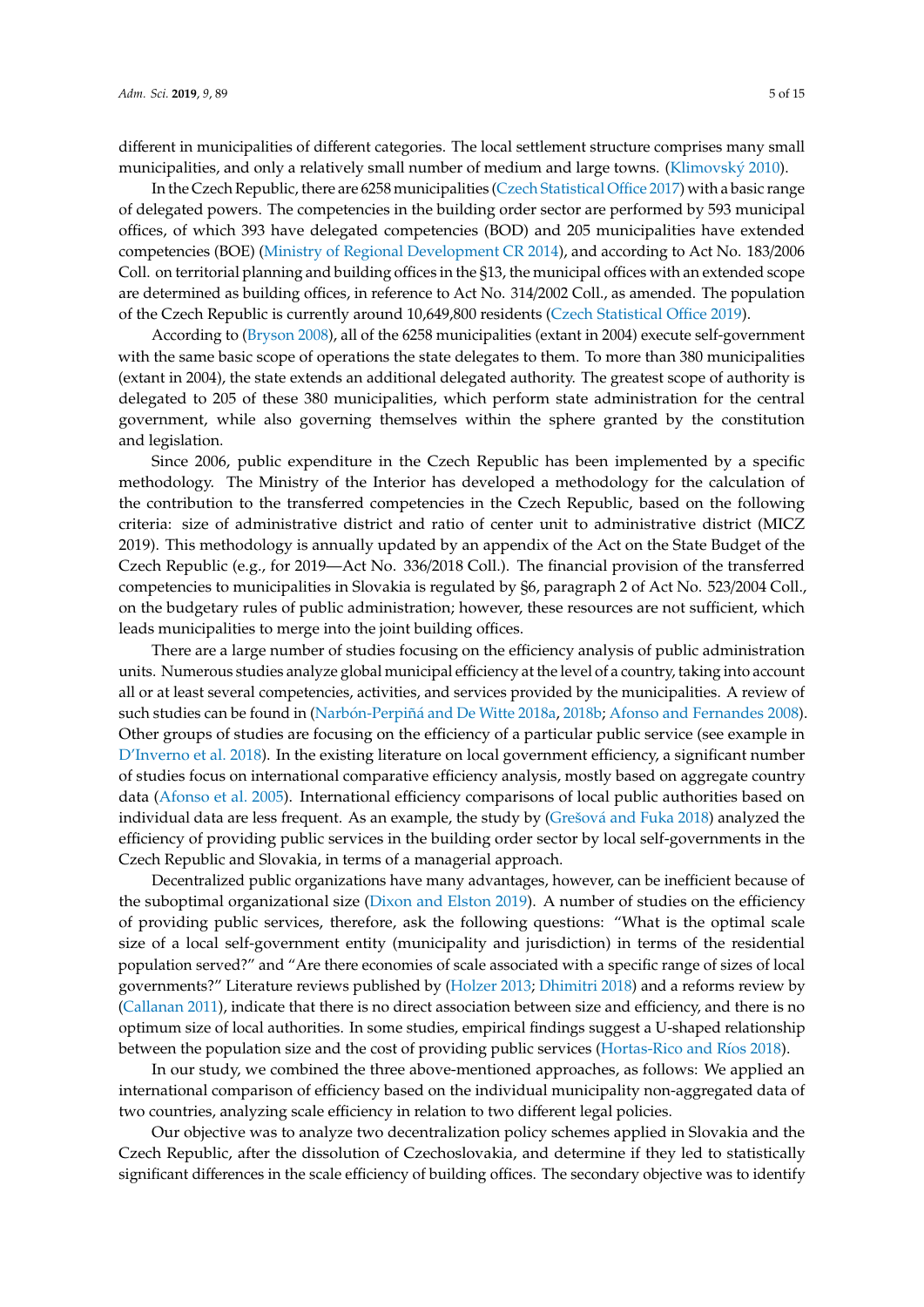what specific scale size of building offices was the most efficient, both within the analyzed regions and in an inter-country comparison.

Our results could be a useful contribution to existing literature on the topic of scale efficiency of local governments with relation to the effect of decentralization policies.

This paper is organized as follows: In Section, we introduce the problem and the scientific aim. In Section two, we describe samples of primary data used in the analysis and introduce a two-stage DEA-based approach employed in the policy efficiency analysis. In Section three, we present the characteristics of the used data and the results of the efficiency analysis. In Section four we summarize our conclusions.

#### **2. Materials and Methods**

In the analysis, we used primary data sampled within field research in the Nitra Region, Slovakia (from August 2015 to February 2016), and in the Pardubice Region, the Czech Republic (from May 2016 to November 2016), taken from [\(Fandel et al.](#page-12-14) [2018\)](#page-12-14). The selected indicators are usually used in measuring efficiency and are key components in achieving more efficient administrative units. In the case of the Nitra Region, the input data were provided by the accounting offices of the municipalities, being the seats of the building offices, and the output data were provided by the seats of the building offices. In the case of the Pardubice Region, the input data were provided by different municipal units, being the seats of the building offices, and for the output data, we used the freely accessible data from the databases of the Institute for Spatial Development.

Within the last three decades of research in the field of local government efficiency, a large number of parametric (statistical and econometric) and non-parametric methods and techniques have been reported in the literature. The most frequently used are data envelopment analysis (DEA), free disposable hull (FDH), stochastic frontier analysis, and Shephard distance function (Narbón-Perpiñá [and De Witte](#page-13-11) [2018a\)](#page-13-11). Among these methods and techniques, data envelopment analysis is widely used because of its straightforward way of dealing with data, computation, and results interpretation. The DEA essentially calculates the efficiency of a given organization, with respect to the performance of other organizations producing the same goods or services, rather than against an idealized standard of performance. Given its non-parametric basis, it is possible to considerably vary the specification of the inputs and outputs, without the need to assume a particular functional form. The principle of the calculation of the technical efficiency (TE) measures is based on the calculation of the productivities of all the units, relative to the best practice units' productivity, which can be expressed as follows way:

$$
TE = \frac{\text{Productivity of DMU}_o}{\max_{j}(\text{Productivity of DMU}_j)} = \frac{\frac{\text{Output of DMU}_o}{\text{Input of DMU}_o}}{\max_{j}(\frac{\text{Output of DMU}_j}{\text{Input of DMU}_j})'},
$$
(1)

where  $\rm{DMU_{o}}$  is an observed (analyzed) decision-making unit and  $\rm{DMU_{j}}$  is the jth decision making unit out of N decision making units, creating a sample of units under evaluation.

Technical efficiency can be decomposed into pure technical efficiency and scale efficiency. The pure technical efficiency reflects the managerial performance of the decision-making units, whereas scale efficiency indicates the ability of units' management to operate in an optimal scale size.

In practical empirical efficiency analyses, we assume that in local governments, several inputs are used to generate several outputs. Then, the efficiency estimation principle, Equation (1), is applied by solving *n* linear programming problems of DEA.

To evaluate the impact of the decentralization policies employed in Slovakia and the Czech Republic on scale efficiency, we performed a two-stage approach based on the procedure by [\(Charnes et al.](#page-12-15) [1981\)](#page-12-15) for "evaluating program and managerial efficiency". The procedure is explained in detail as follows:

Stage 1: Evaluating in-country efficiency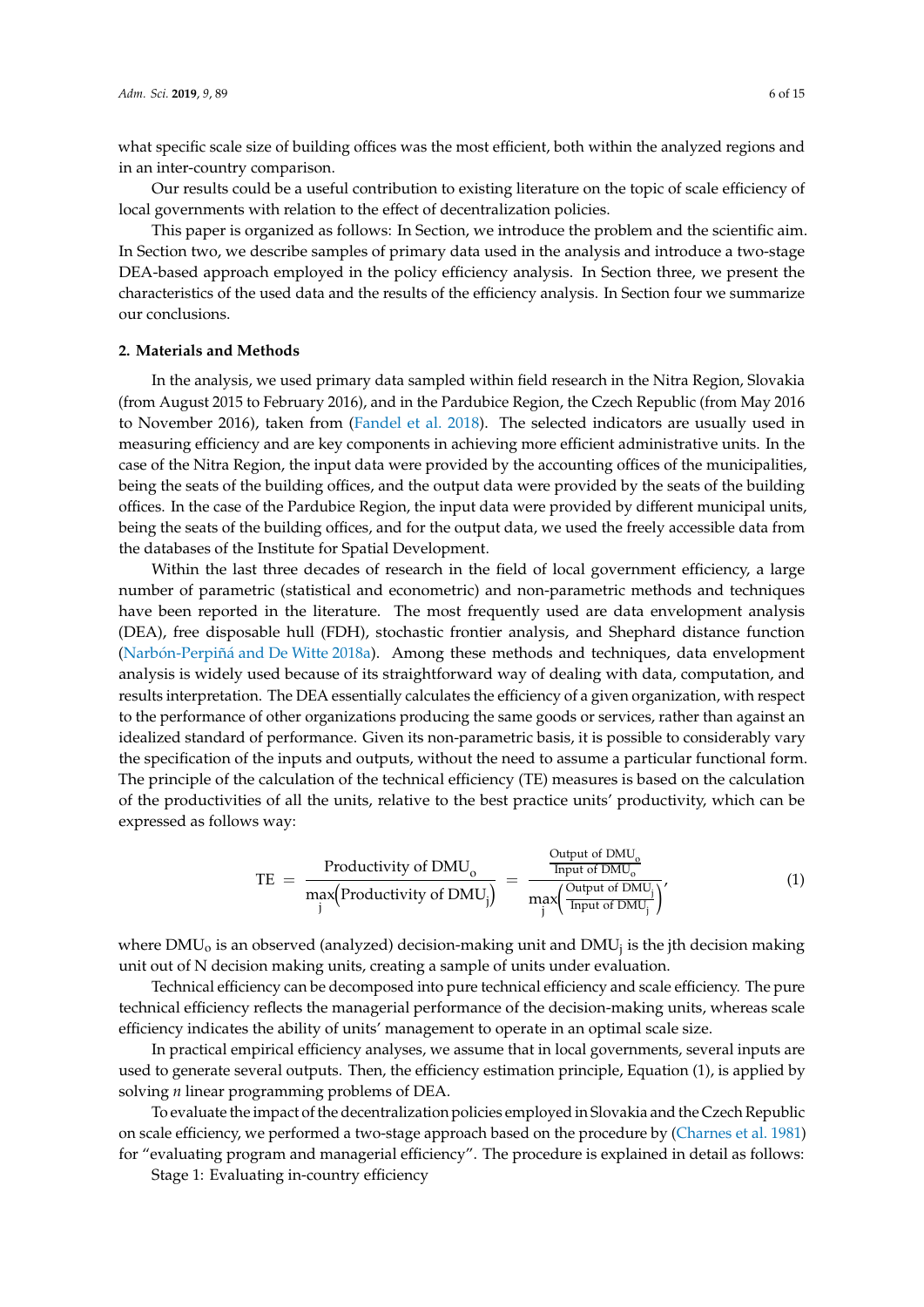We assumed that within each country, there are building offices that are able to produce as many outputs as possible, given the inputs. We called them best practice offices or efficient offices. Inefficient offices have the potential to improve their performance by increasing their outputs, given the inputs, or by reducing their inputs, given the outputs. We assumed that inefficiency was due to (1) bad management of units and (2) operation of units in a non-optimal scale size.

For stage one, the input-oriented CCR DEA model [\(Charnes et al.](#page-12-16) [1978\)](#page-12-16) assumes constant returns to scale (CRS) and the BCC DEA model [\(Banker et al.](#page-12-17) [1984\)](#page-12-17) assumes variable returns to scale (VRS), and both are employed as follows:

(a) min
$$
\theta
$$
  
\n(b)  $Y\lambda \ge y_o$   
\n(c)  $X\lambda \le \theta x_o$   
\n(d)  $\lambda \ge 0$  (CRS constraint)  
\n(e)  $1'\lambda = 1$  (VRS constraint),

where,  $\theta$  is the technical efficiency measure,  $\lambda$  is the N x 1 vector of intensity variables, *Y* is the S  $\times$  N matrix of the S outputs of N offices, *X* is the M  $\times$  N matrix of the M inputs of N offices, *y*<sub>*o*</sub> is the S  $\times$  1 vector of the outputs of the office under observation, and  $x<sub>o</sub>$  is the M  $\times$  1 vector of the inputs of the office under observation.

Equation (2) parts (a), (b), (c), and (d) represent the CCR DEA model and the optimal solution to the model is  $\theta^* = \text{CRS}$  TE. It indicates the overall technical efficiency of the office under observation. If  $\theta^* = 1$ , then the office under observation is efficient in terms of both the managerial and the scale efficiency. If  $\theta^*$  < 1, then the office is not efficient due to poor management of the office or non-optimal office scale size.

Equation (2) parts (a) to (e) represent the BCC DEA model. The optimal solution of this model,  $\theta^*$  = VRS TE, indicates the pure technical efficiency of the office under observation. If  $\theta^*$  = 1, then the office under observation is efficient in terms of managerial efficiency. If  $\theta^*$  < 1, then the office is inefficient due to poor management of the office.

The overall technical efficiency (CRS TE) is decomposed into pure technical efficiency (VRS TE) and scale efficiency (SE) to determine the main source of the technical efficiency, i.e., CRS TE = VRS TE  $\times$  SE. The scale efficiency was calculated residually as a ratio of CRS TE and VRS TE, Equation (3), as follows:

$$
SE = CRS TE/VRS TE.
$$
 (3)

Equations (2) and (3), assuming both constant returns to scale and variable returns to scale, were employed separately for Slovakia and the Czech Republic to analyze inefficiency sources specific for the building offices in the two countries.

Stage 2: Evaluating inter-country policy efficiency

To be able to measure the effect of country-specific decentralization policies on scale efficiency, the optimal scores of the overall technical efficiency,  $\theta^* = \text{CRS} \text{ TE}$ , and the optimal values of intensity variables,  $\lambda^*$ , for each building office in each country, estimated in stage one employing CCR DEA, were then used to calculate the adjusted (target) values of the outputs and inputs. This adjustment process represents the elimination of managerial and scale inefficiency at a national level, and residual inefficiency then can be attributed to the effect of the different decentralization policies applied in the two countries.

The adjusted (target) values of the outputs and inputs (i.e., values if offices were fully efficient) were calculated using Equation (4), as follows:

$$
\hat{y}_o = Y\lambda^* \n\hat{x}_o = \theta^* x_o,
$$
\n(4)

(2)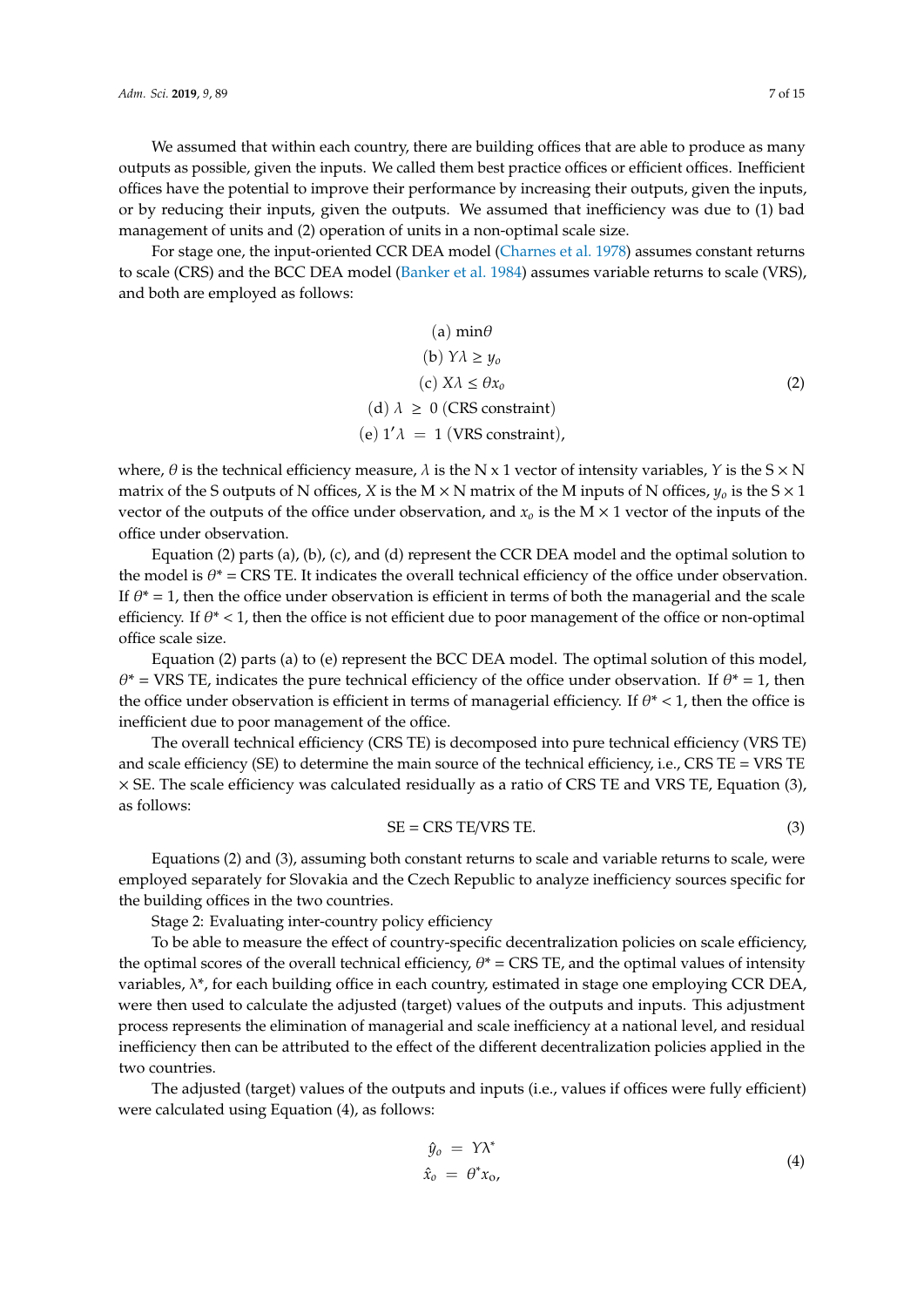where  $\hat{y}_o$  represents the adjusted values of the outputs and  $\hat{x}_o$  represents the adjusted values of the inputs.

The target values of the outputs and inputs estimated by Equation (4) create metadata for the analysis of the impact of the country policies on offices' efficiency. Applying both the CCR DEA model and the BCC DEA model, Equation (2), on the merged metadata of both countries, we are able to, then, estimate the scale efficiency measures of offices relative to the best practice offices in both countries (metafrontier).

The scale efficiency measures in the inter-country analysis, generally, indicate a potential performance improvement of offices if they are scale efficient, or if they operate in optimal scale size. The higher average value of the scale efficiency in one country in comparison to the average value of the scale efficiency in another country may indicate a positive effect of the employed decentralization policy on scale efficiency, assuming the difference between the scale efficiency score distributions of the two countries is statistically significant. For the statistical significance testing the, Mann–Whitney–Wilcoxon rank-sum test was applied.

#### **3. Results**

The efficiency of municipal offices providing services in the building order sector has been analyzed on a 2014 data sample of 37 offices of the Nitra Region (NR), representing 353 municipalities, and 35 offices of the Pardubice Region (PR), representing 347 municipalities. As Table [1](#page-7-0) shows, in the sample, there were 27 joint municipal building offices (BON) in the Nitra Region (NR) and 32 municipal offices with delegated competencies (BOD) in the Pardubice Region (PR). They provided services for 343 and 345 municipalities, respectively. Ten BOS offices in NR and three BOE offices in PR provided services for single municipalities.

<span id="page-7-0"></span>**Table 1.** Descriptive statistics for offices of the Nitra and Pardubice Regions (2014). BON, joint municipal building offices; BOD, municipal offices with delegated competencies; BOS, building offices serving a single municipality; and BOE, offices of municipalities with extended competencies.

| <b>Descriptive Statistics</b>                             | <b>Nitra Region</b> | <b>Pardubice Region</b> |
|-----------------------------------------------------------|---------------------|-------------------------|
| Number of municipalities in the sample                    | 353                 | 347                     |
| Number of all building order offices                      | 37                  | 35                      |
| Number of BON/BOD building offices                        | 27                  | 32                      |
| Average number of municipalities per BON/BOD              | 13                  | 11                      |
| Average resident population served by one building office | 18,530              | 12,516                  |
| Average resident population served by one BON/BOD         | 22,230              | 13,382                  |
| Average resident population served by one BOS/BOE         | 8538                | 3282                    |

One joint building office (BON/BOD) provides services, on average, for 13 municipalities in NR, and for 11 cooperating municipalities in PR. On average, both types of building offices in NR serve larger resident populations than in PR. As we have already mentioned in the introductory part of the paper, since 2002, Slovak municipalities, according to the so-called small competence act, started to create so-called BON municipal building offices, i.e., joint building offices for several/numerous municipalities, and thus to cooperate with other municipalities to perform the building competencies jointly.

In the Czech Republic, the decentralization policy scheme was implemented in a different way, since the building order sector transferred the competencies to offices of municipalities with so-called delegated competencies (BOD), and to offices of municipalities with so-called extended competencies (BOE). These municipalities are directly listed in the Czech Building Order Act No. 183/2006 Sb., as amended, and no contracts for building order services among municipalities are concluded, as it is in the Slovak Republic.

In the efficiency analysis, we employed four output variables representing the performance of the offices, and one input variable expressing the costs of services. As a proxy for the input, we used an aggregated cost of labor, energy, and other operational costs (office expenses, car operating costs, and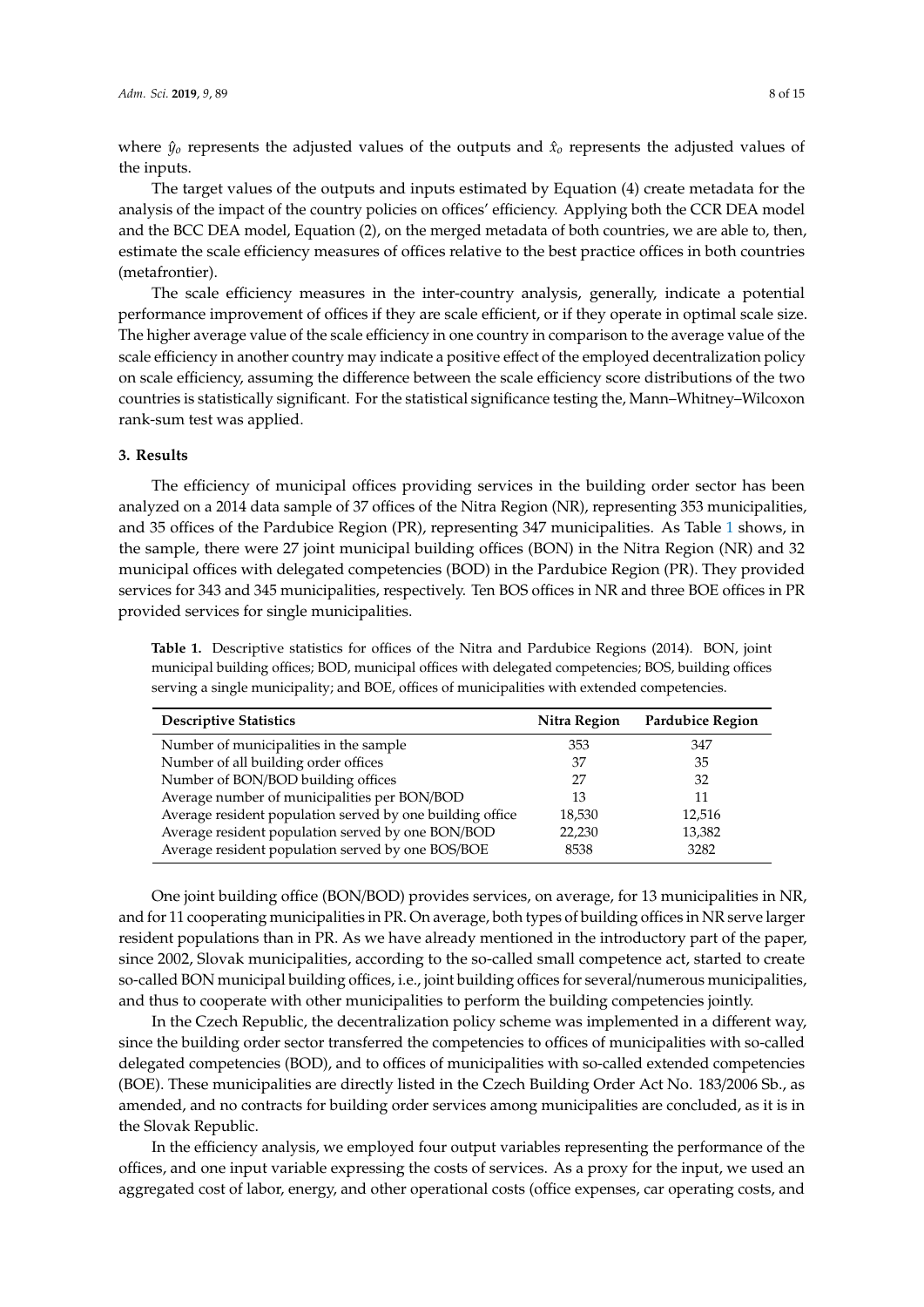books, etc.). The output variables were selected to measure the typical services of the municipal offices in the building order sector, as follows:

- 1. Number of construction and certificate of occupancy permits issued per year;
- 2. Number of territorial decisions issued per year;
- 3. Number of additional construction permits issued per year;
- 4. Number of other decisions issued per year (confirmation on existence or non-existence of buildings, decision on demolition, complaints, offences, change of the use purpose or owner of the building, small sources permission, small construction announcement, confirmation on the age of building, and state construction supervision).

Descriptive statistics of the used input and output variables are shown in Table [2.](#page-8-0)

<span id="page-8-0"></span>

| <b>Variables</b> |                                                          | Nitra Region |                |          | <b>Pardubice Region</b> |                |          |
|------------------|----------------------------------------------------------|--------------|----------------|----------|-------------------------|----------------|----------|
|                  |                                                          | max          | min            | avg.     | max                     | min            | avg.     |
| Input            | Labor, energy, and other<br>operating costs $(\epsilon)$ | 231,501.8    | 462.2          | 33,720.1 | 431,005.4               | 13,418.3       | 69,028.1 |
|                  | Construction and certificate<br>of occupancy permits     | 1020         | $\overline{2}$ | 176.8    | 550                     | $\overline{2}$ | 63.7     |
|                  | Territorial decisions                                    | 58           | $\theta$       | 12.0     | 608                     | 17             | 122.6    |
| Outputs          | Additional construction<br>permits                       | 54           | $\theta$       | 9.7      | 47                      | 0              | 5.8      |
|                  | Other decisions and<br>statements                        | 927          | 7              | 148.0    | 1485                    | 54             | 319.5    |

**Table 2.** Descriptive statistics of input and output variables.

The results for the in-country efficiency measures are presented in Table [3.](#page-8-1)

<span id="page-8-1"></span>**Table 3.** Descriptive statistics of in-country efficiency measures. TE, technical efficiency and SE, scale efficiency.

| <b>Average Efficiency Measures</b>   | Nitra Region | Pardubice Region |
|--------------------------------------|--------------|------------------|
| Average CRS TE: all building offices | 0.52         | 0.57             |
| Average CRS TE: (BON/BOD)            | 0.50         | 0.59             |
| Average CRS TE: (BOS/BOE)            | 0.53         | 0.36             |
| Average VRS TE: all building offices | 0.63         | 0.68             |
| Average VRS TE: (BON/BOD)            | 0.64         | 0.69             |
| Average VRS TE: (BOS/BOE)            | 0.57         | 0.58             |
| Average SE: all building offices     | 0.84         | 0.85             |
| Average SE: (BON/BOD)                | 0.83         | 0.86             |
| Average SE: (BOS/BOE)                | 0.88         | 0.70             |

In the Nitra Region, disregarding the office type, building offices achieved on average more than 50% of the best practice office performances. The best average overall technical efficiency was shown by building offices serving a single municipality (BOS:  $CRS TE = 0.53$ ). A similar result was obtained for the assessment of scale efficiency (BOS: SE = 0.88). BON offices exhibited the best average score in managerial efficiency (VRS TE). In the Pardubice Region, the results are not significantly different. The best average performance measured by all three efficiency measures was exhibited by the building offices of municipalities with delegated competencies (BOD). Decomposition of overall technical efficiency into pure technical and scale efficiency, in both regions, indicates that inefficiency was caused less by scale inefficiency and more by managerial inefficiency.

Because of the significant variability in the resident population served by one building office, we analyzed the relationship of the scale efficiency scores, and the building office size measured by the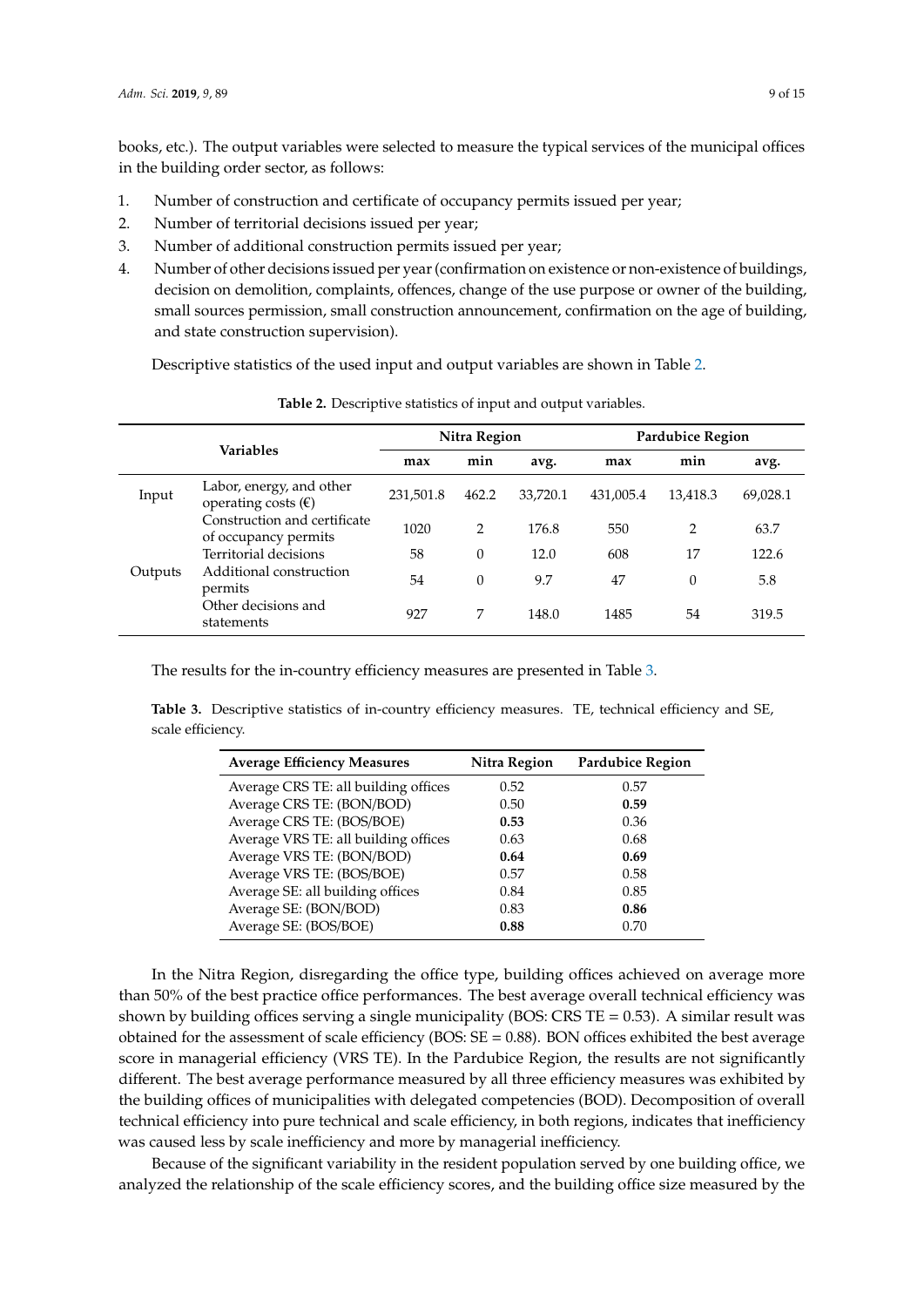served population. In Table [4,](#page-9-0) we show the average scale efficiency scores for six resident population intervals. In the Nitra Region, the best performing offices are those with a population size of 10,000 to 19,999 residents. In the Pardubice Region, the best performance was in the smallest population interval of 0 to1999 residents. Further statistical analysis has shown that the relationship between the scale efficiency scores and resident population served by one building office is statistically insignificant in both regions.

<span id="page-9-0"></span>

| Group |                                                          | <b>Average Scale Efficiency</b> |                         |       |
|-------|----------------------------------------------------------|---------------------------------|-------------------------|-------|
|       | <b>Resident Population Served by One Building Office</b> | Nitra Region                    | <b>Pardubice Region</b> |       |
|       |                                                          | 1999                            | 0.699                   | 0.948 |
| ∍     | 2000                                                     | 4999                            | 0.745                   | 0.771 |
| 3     | 5000                                                     | 9999                            | 0.914                   | 0.897 |
| 4     | 10,000                                                   | 19.999                          | 0.961                   | 0.802 |
| 5     | 20,000                                                   | 49.999                          | 0.958                   | 0.882 |
| 6     | 50.000                                                   | and more                        | 0.394                   | 0.778 |

**Table 4.** Descriptive statistics of the in-country scale efficiency measures.

In stage two, we used the adjusted data of the offices by eliminating the sources of both managerial and scale inefficiency. Descriptive statistics of the adjusted data are presented in Table [5.](#page-9-1)

<span id="page-9-1"></span>

| <b>Variables</b> |                                                             | Nitra Region |       | <b>Pardubice Region</b> |           |        |          |
|------------------|-------------------------------------------------------------|--------------|-------|-------------------------|-----------|--------|----------|
|                  |                                                             | max          | min   | avg.                    | max       | min    | avg.     |
| Input            | Labor, energy and other<br>operating costs $[\mathfrak{C}]$ | 62.390.3     | 258.2 | 15.772.8                | 169,666.8 | 7038.4 | 37,136.5 |
| Outputs          | Construction and certificate<br>of occupancy permits        | 1020.0       | 4.0   | 188.3                   | 591.9     | 24.6   | 122.6    |
|                  | Territorial decisions                                       | 58.0         | 0.0   | 12.1                    | 608.0     | 25.2   | 127.1    |
|                  | Additional construction<br>permits                          | 54.0         | 0.0   | 9.8                     | 50.9      | 2.1    | 11.2     |
|                  | Other decisions and<br>statements                           | 1048.3       | 7.0   | 201.8                   | 2579.3    | 107.0  | 530.7    |

**Table 5.** Descriptive statistics of adjusted input and output variables.

The model of Equation (2) employed on the merged adjusted metadata of both regions resulted in the scale efficiency measures, as presented in Table [6.](#page-9-2)

<span id="page-9-2"></span>**Table 6.** Descriptive statistics of inter-country policy efficiency measures with respect to the office type.

|                             | <b>Scale Efficiency Measures</b> |                  |                  |  |
|-----------------------------|----------------------------------|------------------|------------------|--|
| <b>Building Office type</b> | Nitra Region                     | Pardubice Region | Difference NR-PR |  |
| All building offices        | 0.9980                           | 0.9989           | $-0.0008$        |  |
| <b>BON/BOD</b>              | 0.9972                           | 0.9992           | $-0.0021$        |  |
| <b>BOS/BOE</b>              | 0.9998                           | 0.9950           | 0.0048           |  |

Assuming that the inter-country efficiency measures reflect the effect of the decentralization policies employed in the two countries, then the average efficiency scores (Table [6\)](#page-9-2) show that the building offices of the Pardubice Region exhibit a better scale efficiency than the building offices of the Nitra Region in the following two cases: (1) in the average scale efficiency scores for all of the building offices, and (2) in the average efficiency scores of the BON- and BOD-type offices. Building offices serving a single municipality in the Nitra Region (BOS) perform better than those in the Pardubice Region (BOE). All of the differences are minor and statistically insignificant (z-score −1.10976, *p*-value 0.267, not significant at  $p < 0.05$ ).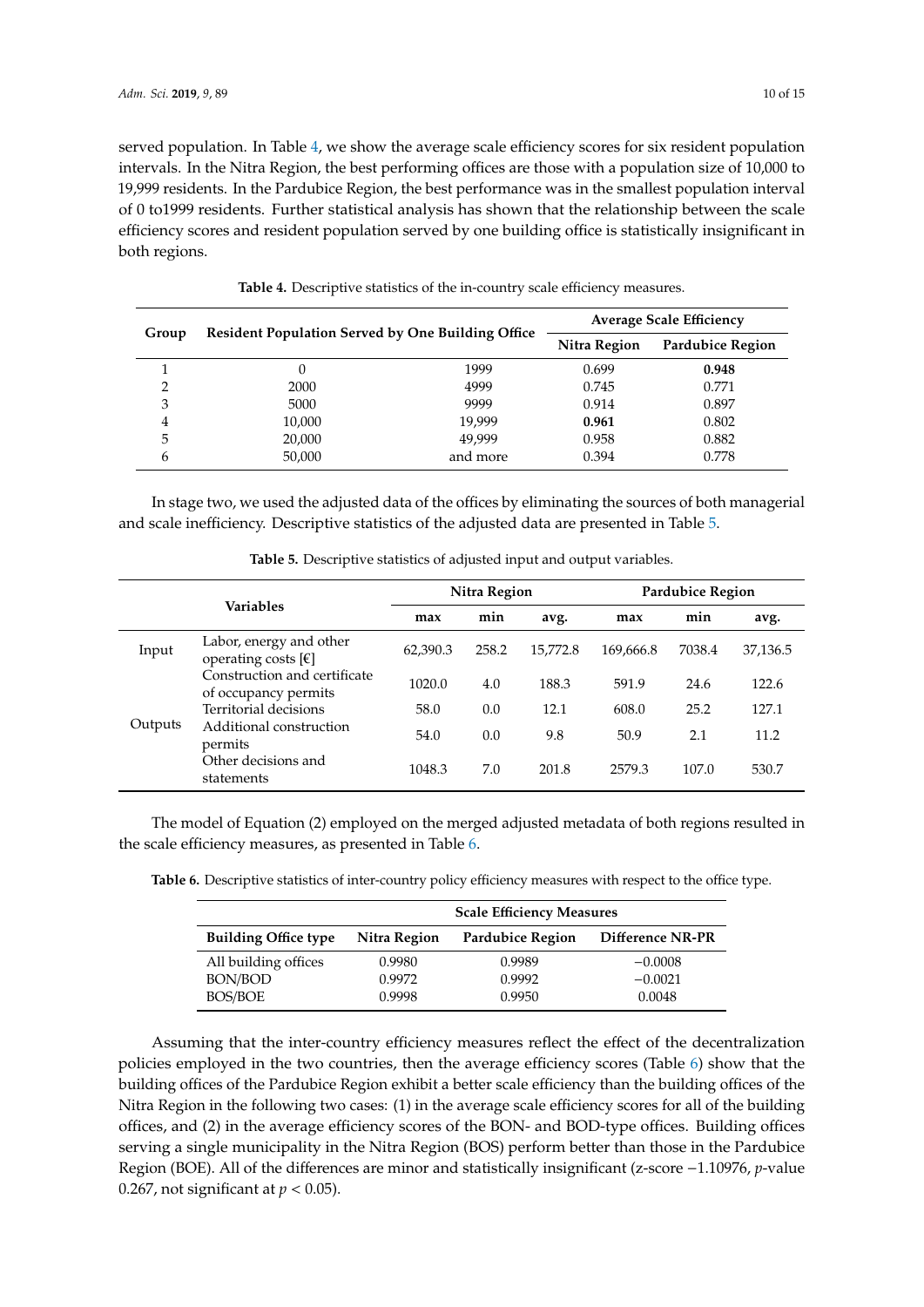An analysis of the scale efficiency scores, with respect to building office size or resident population served by one building office (Table [7\)](#page-10-0), showed that there is no specific building office size that would perform better than another. The average measures of scale efficiency show that the Nitra Region building offices in the first two size intervals perform better than the offices in the Pardubice Region. The opposite situation is evident for size intervals of three to six. It can be interpreted that the Pardubice Region building offices with over 5000 residents in the population perform better. Again, all of the differences reported in Table [7](#page-10-0) are negligible and statistically insignificant.

|                | <b>Resident Population Served</b><br>by One Building Office |          | <b>Average Scale Efficiency</b> |                                 |                              |  |
|----------------|-------------------------------------------------------------|----------|---------------------------------|---------------------------------|------------------------------|--|
| Group          |                                                             |          | <b>Nitra Region</b><br>(NR)     | Pardubice<br><b>Region (PR)</b> | <b>Difference</b><br>$NR-PR$ |  |
|                | 0                                                           | 1999     | 1.0000                          | 1.0000                          | 0.0000                       |  |
| 2              | 2000                                                        | 4999     | 1.0000                          | 0.9988                          | 0.0012                       |  |
| 3              | 5000                                                        | 9999     | 0.9991                          | 1.0000                          | $-0.0009$                    |  |
| $\overline{4}$ | 10,000                                                      | 19.999   | 0.9949                          | 0.9969                          | $-0.0020$                    |  |
| 5              | 20,000                                                      | 49.999   | 0.9981                          | 1.0000                          | $-0.0019$                    |  |
| 6              | 50,000                                                      | and more | 0.9965                          | 1.0000                          | $-0.0035$                    |  |

<span id="page-10-0"></span>**Table 7.** Descriptive statistics of inter-country policy efficiency measures with respect to office size.

The results presented in Tables [6](#page-9-2) and [7](#page-10-0) show that the two different decentralization policies have not led to statistically significant differences in performance in the two representative regions. The scale efficiency in both countries exhibits a high degree of variation with respect to office size, measured by served resident population. There are probably some other factors influencing the variation in building offices' performance. We assume that such factors can be major investment activities and a prosperity of municipalities (single or associated in joint building offices) to generate a higher demand for building office services. The analysis, in this respect, can be a way to further research the field of municipal offices' performance.

#### **4. Discussion and Conclusions**

This study examined the efficiency of local self-governments in the Czech Republic and Slovakia, after the implementation of the two different policy schemes within the decentralization of the public administration in both states. Common history and the identical public administration system at the moment of the dissolution of Czechoslovakia offered an opportunity to study and compare different developments in public administration efficiency after the dissolution of Czechoslovakia (1993). The results allow for a comparison of two different approaches, both implemented in order to reach more efficient administrative units.

The analysis was focused on the competencies in the field of the building (construction) order transferred from the state administration to local self-governments. In Slovakia, the competence is performed by either building offices serving a single municipality (BOS), or by joint building offices serving numerous municipalities (BON) based on a special contract.

In the Czech Republic, competencies in the building order sector are performed by offices of second category municipalities with delegated competencies (BOD), and the offices of third category municipalities with extended competencies (BOE). Both types of municipalities provide public services in the building order sector for a fixed number of surrounding municipalities, regulated by law.

As for public expenditures in the building sector, in the Czech Republic, they are implemented by a specific methodology, stipulated by a special law. This methodology is annually updated by an appendix of the Act on the State Budget of the Czech Republic (Act No. 336/2018 Coll.). The public expenditure of the transferred building competencies to municipalities in Slovakia is also regulated by a special act, Act No. 523/2004 Coll. on the budgetary rules of public administration. We have to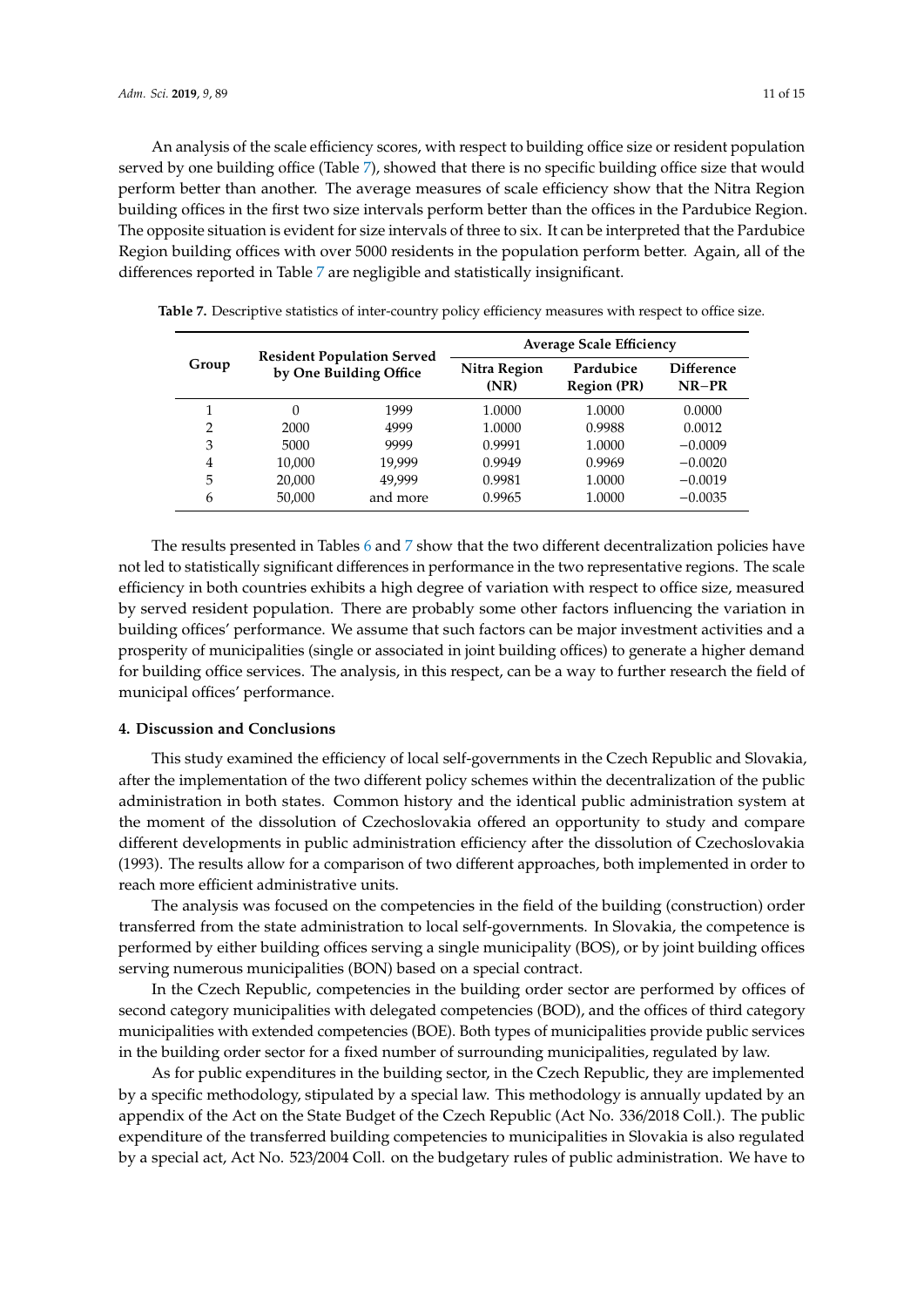state that these resources are not sufficient, which leads the municipalities merging into joint building offices, BON.

We conducted research on data samples from two regions, the Nitra Region in Slovakia and the Pardubice Region in the Czech Republic. The sample from the Nitra Region consists of 37 offices representing 353 municipalities. The sample of the Pardubice Region represents 347 municipalities served by 35 offices. In general, joint building offices in the Nitra Region, on average, serve a higher number of municipalities than the offices in the Pardubice Region (13 vs. 11). The same relationship holds for the average resident population served by one joint building office (22,230 vs. 13,382).

The variables used in the efficiency analysis represented one input and four outputs. The data envelopment analysis (DEA) was applied as a technique for the estimation of the efficiency scores for the analyzed units. The analysis was performed in two stages. The purpose of the first stage was to estimate the in-country efficiency of the offices, and the second stage was the calculation of the adjusted values of the input and outputs by the residual elimination of managerial and scale inefficiency.

The results of the first stage show that joint building offices serving numerous municipalities (BON) in the Nitra Region are less efficient than the building offices serving only one municipality (BOS). This finding holds both for the overall efficiency (CRS TE) and scale efficiency (SE), and is against rational expectations. The BON offices exhibit the best average efficiency in managerial efficiency (VRS TE). The analysis done for the Pardubice Region shows the opposite results, but the result may be biased because of a low number of building offices serving a single municipality in the Pardubice Region.

Unexpected results were received from the scale efficiency (SE) analysis in the Nitra Region. The average SE of the building offices serving numerous municipalities (BON) is worse than SE of the building offices serving a single municipality (BOS). This indicates that the process of voluntary cooperation of the association of municipalities does not lead to more scale-efficient offices. In the Pardubice Region, municipalities with delegated competencies (BODs) are not less scale efficient than municipalities with extended competencies (BOEs) serving single municipalities. In both regions, managerial inefficiency prevails over scale inefficiency, and is a major factor of overall inefficiency.

The results of the second stage provide a picture of offices' scale efficiency in terms of policy effects. The average scale efficiency scores estimated against the metafrontier show that the Pardubice Region offices perform slightly better than the Nitra Region offices in terms of the average scale efficiency scores for all of the offices, and in terms of the average scale efficiency scores of the building offices of the BON/BOD type. The building offices serving a single municipality in the Nitra Region (BOS) perform better than the ones in the Pardubice Region (BOE), however, all of the differences are minor and statistically insignificant.

The results presented in this paper show that the two different decentralization policy schemes employed in the Czech Republic and Slovakia have not led to statistically significant differences in performance in the two representative regions. The scale efficiency analysis performed with respect to the office size, measured by served resident population, represented by six population intervals, has shown insignificant differences. This leads to the conclusion that it is not possible to identify the most efficient building office scale size either within an in-country analysis or within inter-country analysis, and it is also in accordance with the findings of [\(Blom-Hansen et al.](#page-12-18) [2016\)](#page-12-18).

The results of our analysis indicate that there are probably some other factors influencing the variation in building offices' performance. We assume that such factors follow the major investment activities performed within a municipality, the prosperity of local business and, last not least, the prosperity of the local resident population. All of these factors generate a higher demand for building office services and may influence the efficiency of the building offices.

**Funding:** This research was partially funded by the Slovak Scientific Grant Agency, grant number VEGA 1/0190/17.

**Author Contributions:** Conceptualization, P.F. and E.M.; methodology, P.F.; software, P.F.; validation, P.F. and T.M.; formal analysis, I.L.; investigation, E.M.; resources, P.F., and I.L.; data curation, I.L. and T.M.; writing—original draft preparation, E.M.; writing—review and editing, P.F.; visualization, P.F.; supervision, P.F.; project administration, I.L.; funding acquisition, P.F.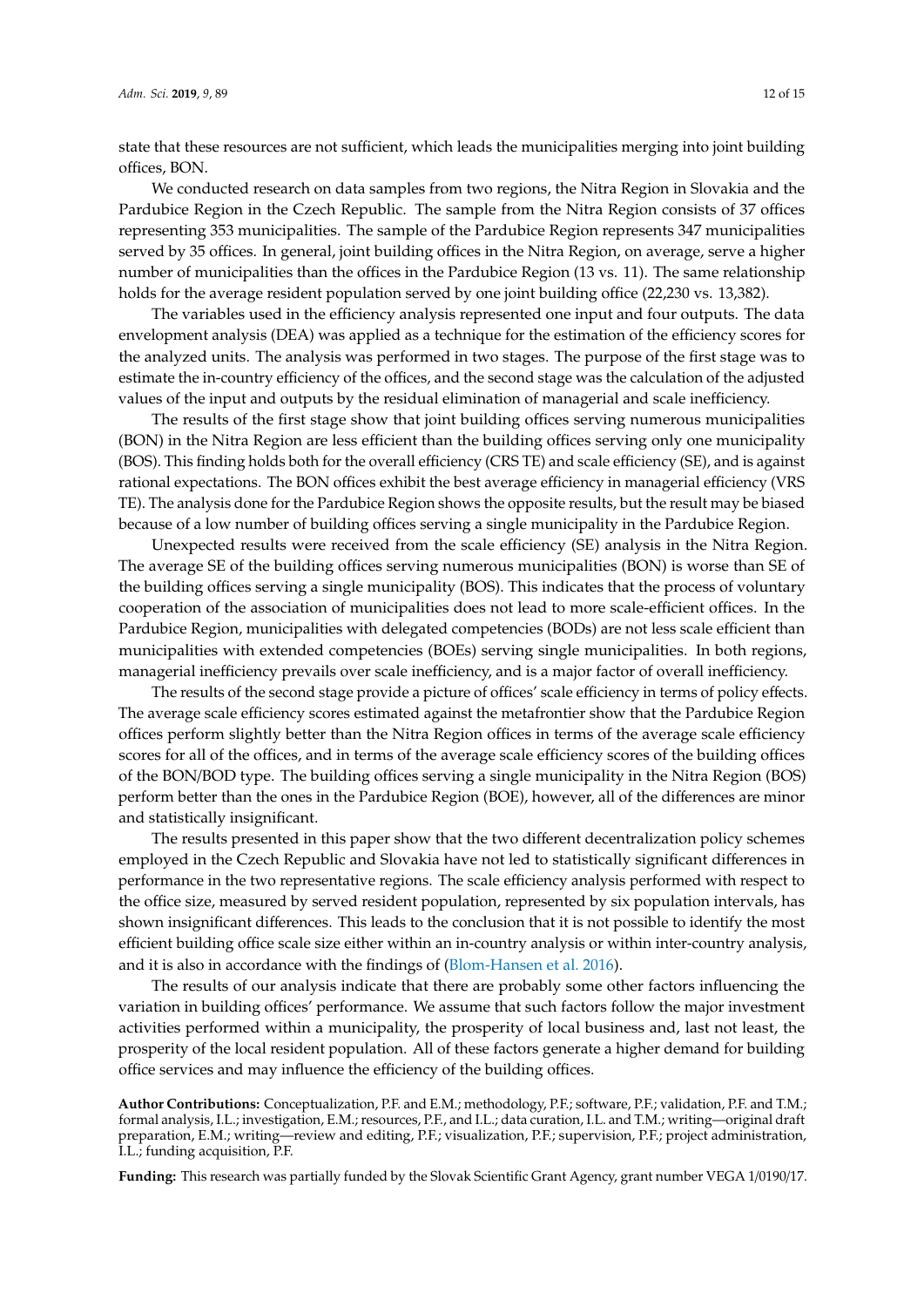**Conflicts of Interest:** The authors declare no conflict of interest.

#### **References**

- <span id="page-12-7"></span>Afonso, Antonio, and Sónia Fernandes. 2008. Assessing and explaining the relative efficiency of local government. *Journal of Behavioral and Experimental Economic (Formerly the Journal of Socio-Economics)* 37: 1946–79. [\[CrossRef\]](http://dx.doi.org/10.1016/j.socec.2007.03.007)
- <span id="page-12-9"></span>Afonso, Antonio, Ludger Schuknecht, and Vito Tenzi. 2005. Public Sector Efficiency: An International Comparison. *Public Choice* 123: 321–47. [\[CrossRef\]](http://dx.doi.org/10.1007/s11127-005-7165-2)
- <span id="page-12-1"></span>Bačík, Vladimír. 2019. The Slovak Republic–Summary Data. Available online: http://[www.sodbtn.sk](http://www.sodbtn.sk/obce/index_kraje.php)/obce/index\_ [kraje.php](http://www.sodbtn.sk/obce/index_kraje.php) (accessed on 27 March 2019).
- <span id="page-12-17"></span>Banker, Rajiv D., Abraham Charnes, and William W. Cooper. 1984. Some Models for Estimating Technical and Scale Inefficiencies in Data Envelopment Analysis. *Management Science* 30: 1078–92. [\[CrossRef\]](http://dx.doi.org/10.1287/mnsc.30.9.1078)
- <span id="page-12-18"></span>Blom-Hansen, Jens, Kurt Houlberg, Søren Serritzlew, and Daniel Treisman. 2016. Jurisdiction Size and Local Government Policy Expenditure: Assessing the Effect of Municipal Amalgamation. *American Political Science Review* 110: 812–83. [\[CrossRef\]](http://dx.doi.org/10.1017/S0003055416000320)
- <span id="page-12-6"></span>Bryson, Philip J. 2008. "State administration" vs. self-government in the Slovak and Czech Republics. *Communist and Post-communist Studies* 41: 339–58. [\[CrossRef\]](http://dx.doi.org/10.1016/j.postcomstud.2008.06.003)
- <span id="page-12-13"></span>Callanan, Mark. 2011. *Review of International Local Government E*ffi*ciency Reforms*. Local Government Research Series; Report No.1. Dublin: IPA – Institute of Public Administration, Available online: https://[www.ipa.ie](https://www.ipa.ie/_fileUpload/Documents/ReviewLocalGovEffeciencyReforms.pdf)/ \_fileUpload/Documents/ReviewLocalGovEff[eciencyReforms.pdf](https://www.ipa.ie/_fileUpload/Documents/ReviewLocalGovEffeciencyReforms.pdf) (accessed on 26 September 2019).
- <span id="page-12-3"></span>Černěnko, Tomáš, Peter Havran, and Jozef Kubala. 2017. Hidden treasure in self-government. Bratislava: IFP and Bratislava, 1–26. Available online: https://[metais2test.finance.gov.sk](https://metais2test.finance.gov.sk/sk/financie/institut-financnej-politiky/publikacie-ifp/ekonomicke-analyzy/41-skryty-poklad-samosprave-alternativne-moznosti-sustredenia-vykonu-spravy-samospravach-jun-2017.html)/sk/financie/institut-financnej-politiky/ publikacie-ifp/ekonomicke-analyzy/[41-skryty-poklad-samosprave-alternativne-moznosti-sustredenia](https://metais2test.finance.gov.sk/sk/financie/institut-financnej-politiky/publikacie-ifp/ekonomicke-analyzy/41-skryty-poklad-samosprave-alternativne-moznosti-sustredenia-vykonu-spravy-samospravach-jun-2017.html)[vykonu-spravy-samospravach-jun-2017.html](https://metais2test.finance.gov.sk/sk/financie/institut-financnej-politiky/publikacie-ifp/ekonomicke-analyzy/41-skryty-poklad-samosprave-alternativne-moznosti-sustredenia-vykonu-spravy-samospravach-jun-2017.html) (accessed on 27 March 2019).
- <span id="page-12-16"></span>Charnes, Abraham, William W. Cooper, and Edwardo Rhodes. 1978. Measuring the Efficiency of Decision Making Units. *European Journal of Operational Research* 2: 429–44. [\[CrossRef\]](http://dx.doi.org/10.1016/0377-2217(78)90138-8)
- <span id="page-12-15"></span>Charnes, Abraham, William W. Cooper, and Edwardo Rhodes. 1981. Evaluating Program and Managerial Efficiency: An Application of Data Envelopment Analysis to program follow through. *Management Science* 27: 668–97. [\[CrossRef\]](http://dx.doi.org/10.1287/mnsc.27.6.668)
- <span id="page-12-0"></span>Collins, Paul. 1997. Public management reform: Comparative experiences from East and West, Brussels, 1997. *Public Administration and Development* 17: 549–50. [\[CrossRef\]](http://dx.doi.org/10.1002/(SICI)1099-162X(199712)17:5<549::AID-PAD961>3.0.CO;2-Z)
- <span id="page-12-4"></span>Czech Statistical Office. 2017. Size Groups of Municipalities by Region, District-Number of Municipalities. Available online: https://www.czso.cz/csu/czso/[maly-lexikon-obci-ceske-republiky-2016](https://www.czso.cz/csu/czso/maly-lexikon-obci-ceske-republiky-2016) (accessed on 27 March 2019).
- <span id="page-12-5"></span>Czech Statistical Office. 2019. Population of Territorial Units of the Czech Republic, 1 January 2019. Available online: https://www.czso.cz/documents/10180/91917344/1300721901.pdf/[31ed5e58-ade2-4884-89b8-](https://www.czso.cz/documents/10180/91917344/1300721901.pdf/31ed5e58-ade2-4884-89b8-2d3c362d5b66?version=1.0) [2d3c362d5b66?version](https://www.czso.cz/documents/10180/91917344/1300721901.pdf/31ed5e58-ade2-4884-89b8-2d3c362d5b66?version=1.0)=1.0 (accessed on 27 March 2019).
- <span id="page-12-8"></span>D'Inverno, Giovanna, Laura Carosi, and Letizia Ravagli. 2018. Global public spending efficiency in Tuscan municipalities. *Socio-Economic Planning Sciences* 61: 102–13. [\[CrossRef\]](http://dx.doi.org/10.1016/j.seps.2017.01.006)
- <span id="page-12-12"></span>Dhimitri, Eva. 2018. Analysis Related to Optimal Size of Municipality and Efficiency-A Literature Review. *European Journal of Interdisciplinary Studies* 4: 131–38. [\[CrossRef\]](http://dx.doi.org/10.26417/ejis.v10i1.p131-138)
- <span id="page-12-11"></span>Dixon, Ruth, and Thomas Elston. 2019. Should councils collaborate? Evaluating shared administration and tax services in English local government. *Public Money & Management* 39: 26–36. [\[CrossRef\]](http://dx.doi.org/10.1080/09540962.2019.1537704)
- <span id="page-12-14"></span>Fandel, Peter, Eleonora Marišová, Lucia Grešová, and Jan Fuka. 2018. Effect of Decentralisation Policies in Public Administration on Efficiency of Local Governments in Central Europe–The Case of Czech Republic and Slovakia. Paper presented at the 5th International Multidisciplinary Scientific Conference on Social Sciences and Arts SGEM 2018, Florence, Italy, October 23–26. [\[CrossRef\]](http://dx.doi.org/10.5593/sgemsocialF2018/1.6)
- <span id="page-12-10"></span>Grešová, Lucia, and Jan Fuka. 2018. Perception of Intermunicipal Cooperation via Managerial Approach: Centralized Decisions of Voluntary Principle–What is More Efficient? *Lex Localis–Journal of Self-Government* 16: 431–52. [\[CrossRef\]](http://dx.doi.org/10.4335/16.3.431-452(2018))
- <span id="page-12-2"></span>Hamalová, Marta, and Stanislava Papánková. 2005. On Current Problems of the Community Reform in the SR. Decentralisation of Public Administration in the Slovak Republic. Working paper, EUBA, Bratislava, Slovakia.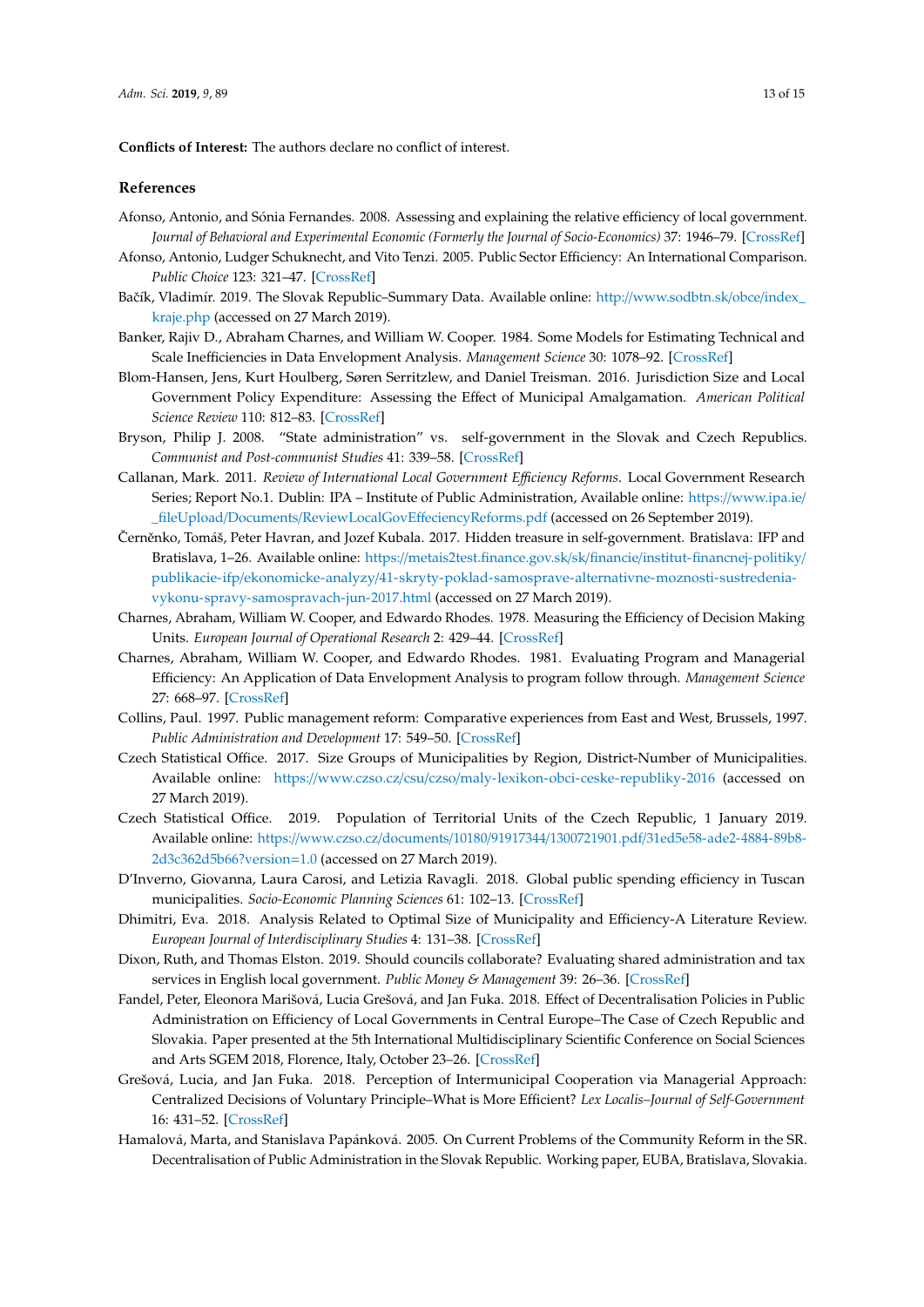- <span id="page-13-13"></span>Holzer, Marc. 2013. Literature Review and Analysis Related to Optimal Municipal Size and Efficiency. Rutgers–Newark, School of Public Affairs and Administration. Available online: http://[hdl.handle.net](http://hdl.handle.net/10929/24839)/10929/ [24839](http://hdl.handle.net/10929/24839) (accessed on 29 August 2019).
- <span id="page-13-14"></span>Hortas-Rico, Miriam, and Vincente Ríos. 2018. *Is there an Optimal Size for Local Governments? A Spatial Panel Data Model Approach, Working Papers. Collection A: Public Economics, Governance and Decentralization 1809*. GEN-Governance and Economics Research Network. Vigo: Universidade de Vigo.
- <span id="page-13-4"></span>Klimovský, Daniel. 2006. Regional Self-Government in 2002–2005: Experience and Context in Political Reflection Bratislava: Institute for Public Affairs. *Regional Election* 2005: 29–56. Available online: https://www.researchgate.net/publication/[254862512\\_Regionalna\\_samosprava\\_v\\_rokoch\\_2002\\_-\\_](https://www.researchgate.net/publication/254862512_Regionalna_samosprava_v_rokoch_2002_-_2005_Skusenosti_a_suvislosti_v_politickej_reflexii) [2005\\_Skusenosti\\_a\\_suvislosti\\_v\\_politickej\\_reflexii](https://www.researchgate.net/publication/254862512_Regionalna_samosprava_v_rokoch_2002_-_2005_Skusenosti_a_suvislosti_v_politickej_reflexii) (accessed on 26 September 2019).
- <span id="page-13-7"></span>Klimovský, Daniel. 2010. *Local Self-Governments in the EU. Inspiration for Slovakia*. Territorial Self-Government. Košice: Technical University of Košice, pp. 32–37.
- <span id="page-13-0"></span>Laamanen, Elina, and Arto Haveri. 2003. Size, Efficiency and Democracy–How Local Government Bonnaries Affect Performance. Paper presented at the EGPA Conference on Public Law at the Modernising State, Oeiras, Portugal September 3–6. Available online: http://[citeseerx.ist.psu.edu](http://citeseerx.ist.psu.edu/viewdoc/download?doi=10.1.1.196.972&rep=rep1&type=pdf)/viewdoc/download?doi=10.1. [1.196.972&rep](http://citeseerx.ist.psu.edu/viewdoc/download?doi=10.1.1.196.972&rep=rep1&type=pdf)=rep1&type=pdf (accessed on 28 October 2019).
- <span id="page-13-2"></span>Meneguzzo, Marco, Gloria Fiorani, Cristina Mititelu, Lucica Matei, Ani Matei, and Germano Cipolletta. 2010. Public Sector Modernization Trends of the Member States of European Union. Trajectories of reforms in Italy and Romania. Conference on Reforming the Public Sector: How to Make the Difference, 2–3 December 2010: 35. Available online: https://www.researchgate.net/publication/[48376167\\_Public\\_sector\\_modernization\\_trends\\_](https://www.researchgate.net/publication/48376167_Public_sector_modernization_trends_of_the_member_states_of_European_Union_Trajectories_of_reforms_in_Italy_and_Romania) [of\\_the\\_member\\_states\\_of\\_European\\_Union\\_Trajectories\\_of\\_reforms\\_in\\_Italy\\_and\\_Romania](https://www.researchgate.net/publication/48376167_Public_sector_modernization_trends_of_the_member_states_of_European_Union_Trajectories_of_reforms_in_Italy_and_Romania) (accessed on 28 October 2019).
- <span id="page-13-5"></span>Ministry of Interior CR. 2017. *Public Administration in the Czech Republic*; Praha: Ministry of Interior. Available online: http://kvalitavs.cz/wp-content/uploads/2012/07/[Ve%c5%99ejn%c3%a1-spr%c3%a1va-v-%c4%8cesk%](http://kvalitavs.cz/wp-content/uploads/2012/07/Ve%c5%99ejn%c3%a1-spr%c3%a1va-v-%c4%8cesk%c3%a9-republice.pdf) [c3%a9-republice.pdf](http://kvalitavs.cz/wp-content/uploads/2012/07/Ve%c5%99ejn%c3%a1-spr%c3%a1va-v-%c4%8cesk%c3%a9-republice.pdf) (accessed on 26 September 2019).
- <span id="page-13-3"></span>Ministry of Interior SR. 2018. Overview of Common Municipality Offices in the Register of Ministry Interior of SR (as at 31 December 2016). Available online: https://www.minv.sk/[?spolocne-obecne-urady](https://www.minv.sk/?spolocne-obecne-urady) (accessed on 28 October 2019).
- <span id="page-13-10"></span>Ministry of Regional Development CR. 2014. Municipality. Available online: https://[portal.uur.cz](https://portal.uur.cz/spravni-usporadani-cr-organy-uzemniho-planovani/obce.asp)/spravni[usporadani-cr-organy-uzemniho-planovani](https://portal.uur.cz/spravni-usporadani-cr-organy-uzemniho-planovani/obce.asp)/obce.asp (accessed on 27 March 2019).
- <span id="page-13-11"></span>Narbón-Perpiñá, Isabel, and Kristof De Witte. 2018a. Local governments' efficiency: A systematic literature review–part I. *International Transactions in Operational Research* 25: 431–68. [\[CrossRef\]](http://dx.doi.org/10.1111/itor.12364)
- <span id="page-13-12"></span>Narbón-Perpiñá, Isabel, and Kristof De Witte. 2018b. Local governments' efficiency: A systematic literature review–part II. *International Transactions in Operational Research* 25: 1107–13. [\[CrossRef\]](http://dx.doi.org/10.1111/itor.12389)
- <span id="page-13-6"></span>Nižňanský, Viktor. 2005. Decentralisation in Slovakia. Balancing the Never-Ending Story (1995–2005). Bratislava: Governmental Office. Prague Print. Available online: https://[www.komunal.eu](https://www.komunal.eu/images/pdf/decentralizacia_bilancia.pdf)/images/pdf/decentralizacia\_ [bilancia.pdf](https://www.komunal.eu/images/pdf/decentralizacia_bilancia.pdf) (accessed on 27 March 2019).
- <span id="page-13-1"></span>Nižňanský, Viktor, and Marta Hamalová. 2014. *Fair Distribution of Political Power (Division of Powers)*. Textbook of Scientific Articles. Piešt'any: University of Economics and Management, Available online: https://www.komunal.eu/sk/projekty/decentralizacia/[132-spravodlive-rozdelenie-politickej-moci](https://www.komunal.eu/sk/projekty/decentralizacia/132-spravodlive-rozdelenie-politickej-moci-rozdelenie-kompetencii)[rozdelenie-kompetencii](https://www.komunal.eu/sk/projekty/decentralizacia/132-spravodlive-rozdelenie-politickej-moci-rozdelenie-kompetencii) (accessed on 28 October 2019).
- <span id="page-13-8"></span>Slovak Ministry of Interior. 2018. Overview of Common Municipality Offices in the Register of Ministry Interior of SR (as at 31 September 2018). Available online: https://www.minv.sk/[?prehlad\\_SOU](https://www.minv.sk/?prehlad_SOU) (accessed on 3 April 2019).
- <span id="page-13-9"></span>Slovak Statistical Office. 2018. Demographic and Social Statistics. Available online: [http:](http://datacube.statistics.sk/#!/view/en/VBD_DEM/om7001rr/Dem.%20Bal.%20by%20Coun.%20of%20Bir.%20and%20Sex-SR-Area-Reg-Dis,U-R%5Bom7001rr%5D) //datacube.statistics.sk/#!/view/en/VBD\_DEM/om7001rr/[Dem.%20Bal.%20by%20Coun.%20of%20Bir.](http://datacube.statistics.sk/#!/view/en/VBD_DEM/om7001rr/Dem.%20Bal.%20by%20Coun.%20of%20Bir.%20and%20Sex-SR-Area-Reg-Dis,U-R%5Bom7001rr%5D) [%20and%20Sex-SR-Area-Reg-Dis,U-R%5Bom7001rr%5D](http://datacube.statistics.sk/#!/view/en/VBD_DEM/om7001rr/Dem.%20Bal.%20by%20Coun.%20of%20Bir.%20and%20Sex-SR-Area-Reg-Dis,U-R%5Bom7001rr%5D) (accessed on 27 March 2019).